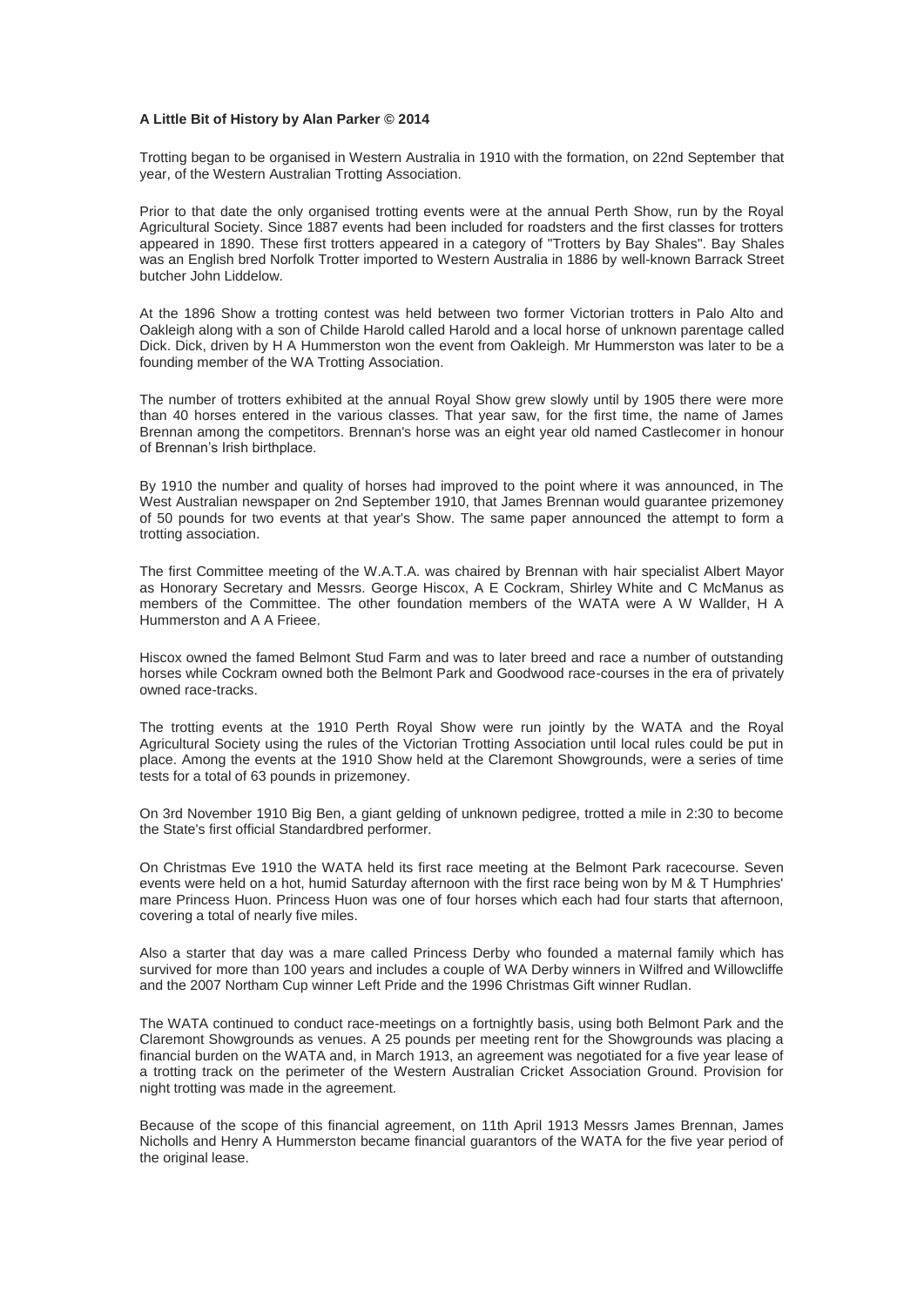The guarantors were given the power to appoint sufficient nominees to the Association's Committee as required to retain voting control. While it was only intended that the guarantor system would be required for a period of five years, it was to remain in place until 1946.

Three months after signing the lease agreement the WATA began racing on the WACA Ground track, on 28th June 1913 in front of a crowd of 1200 people who put 300 pounds through the on-course totalisator. The Association's timekeepers D C Braham and W McNamara had the idea of trotting under lights to avoid clashes with gallop' meetings.

On 2nd January 1914 a quote of 379 pounds, from Leo Walton's Electrical Wiring Company, was accepted for the installation of lights at the WACA track. Australia's first complete meeting under lights was held at the WACA on 24th January 1914 with the running of five races. The first event was won by Alfred Fox driving Battler 11.



The birdcage area of the WACA Ground track in 1913.

At this time there was a proliferation of privately owned race-tracks across the suburbs of Perth and both the WA Trotting Association and WA Turf Club were at loggerheads with these "unregistered" clubs racing at venues such as Goodwood, Bicton and Canning Park.

The battle for control of trotting dates had been fought from 1912 until the Premier of Western Australia assumed direct control over the allocation of racing dates with the advent of World War I in 1914.

After years of significant lobbying by both the Trotting Association and Turf Club on 1st March 1917 the Racing Restriction Act was introduced in the State's Legislative Assembly. When it was passed later that year, the Bill provided for all trotting meetings to be held under a licence issued by the WATA and thoroughbred meetings under the auspices of the WA Turf Club.

On 23rd April 1914 James Brennan reported to the WATA Committee that the WA Cricket Association was prepared to sell 17 acres of land on the northern side of their ground.

Months of negotiations followed between the WATA, WACA, Perth City Council and Land's Department and on 2nd July 1915 an agreement was signed to purchase 14 and a half acres of land for the sum of 6000 pounds on a deposit of 100 pounds. It took the WATA a further six years before they were able to purchase the last of the blocks in Waterloo Crescent to give them sufficient land to build the course later to be known as Gloucester Park.

The bulk of the land was a mosquito ridden swamp and between 1917 and 1920 the site was used as the Perth City Council's rubbish tip, with the WATA paying the wages of the tip foreman.

Architects Powell and Cameron were appointed on 6th May 1920 while A T Brine & Sons began work on the drainage of the site.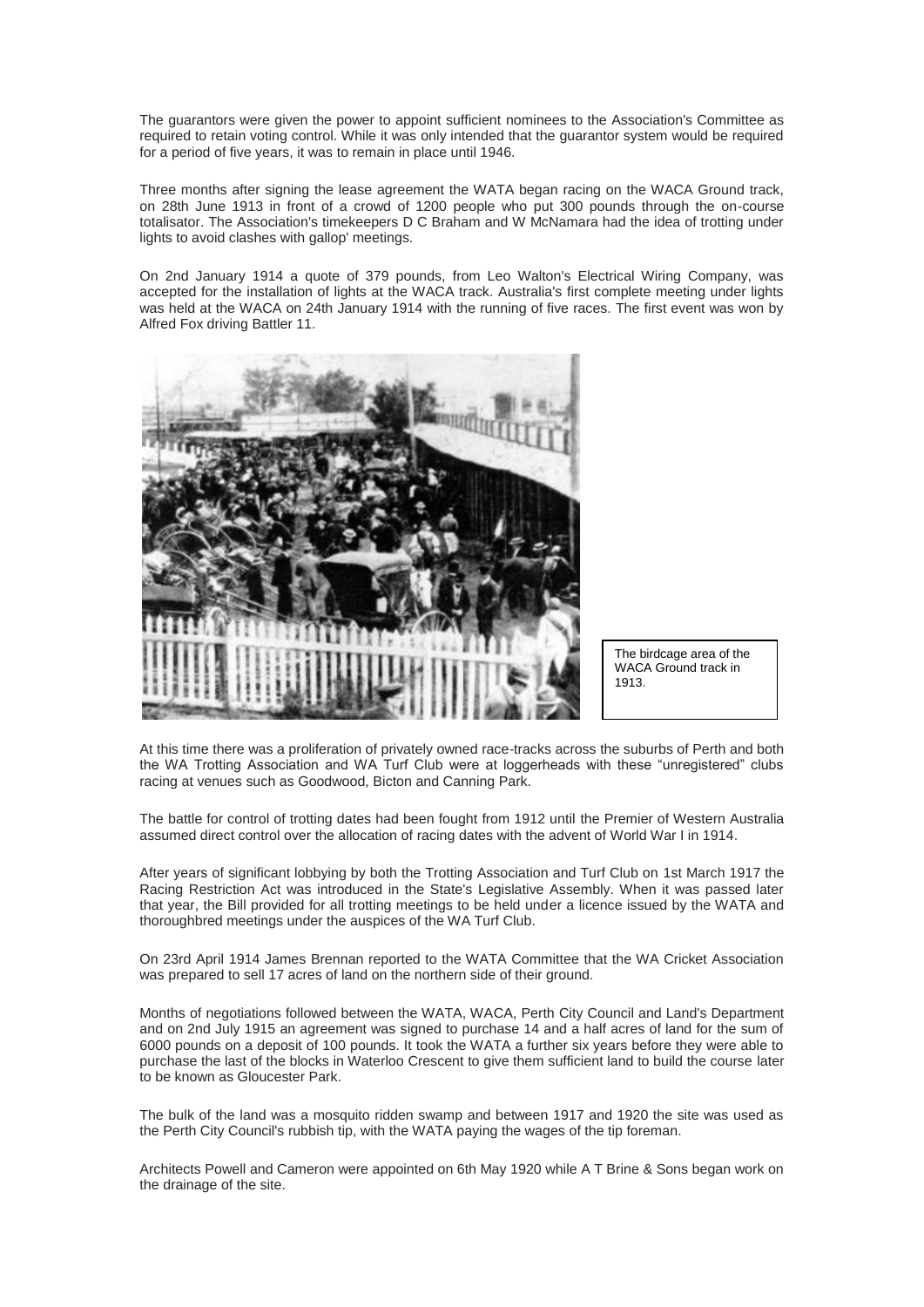Lighting specifications were obtained from American, British, French, German and Swedish firms for a system which was to see some 750 miles of electrical wiring and 180 tonnes of equipment suspended over the track. The original installation was carried out by the local firm Brear & Doonan, who are still the electricians at the track some 90 years later.



Stockpiling of more than 30,000 yards of shell, dredged from the Swan River, began in 1925 but, by the end of 1927, a series of inaccurate cost and quantities estimates were beginning to affect progress on the construction of the track.

At that time some 50,000 pounds had been spent on the course, and it was estimated that a similar amount would be required to complete the construction of essential facilities, such as totalisators, grandstand, offices and fences.

Twelve months later the bill had risen to 100,000 pounds and the track had still not been completed and the WATA had only six months of their lease of the WACA track remaining.

Money was looming as a major problem, as falling world prices for agricultural products, and a loss of overseas capital in Australia, was beginning to take effect. Brennan and his fellow committeemen sought the assistance of Perth businessman John P Stratton.

Stratton was able to obtain the necessary loan and, on 5th February 1929, he became one of the three guarantors which the Bank of New South Wales required. He replaced WA Smiley as Vice-President of the WATA and shortly thereafter the official architects were replaced.

A grandiose grandstand, modelled on the Addington stand in Christchurch, was replaced with a less elaborate model, similar to that at the Kings Park Tennis Club, as Stratton continued his push to have the track completed.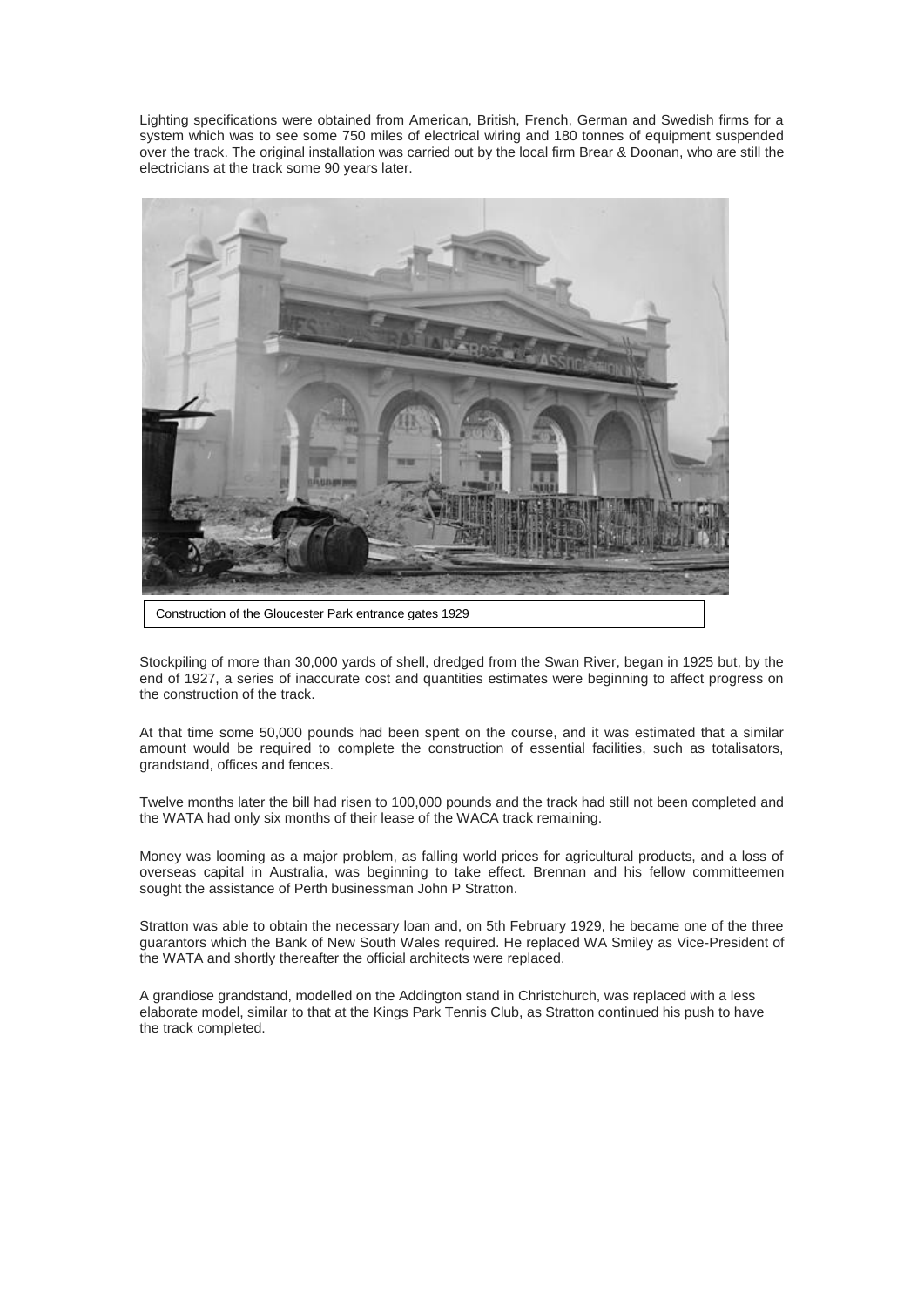

of the track in 1929

The first race meeting at the track was held on 26th December 1929 and a crowd of some 17,000 people saw Alween, with F Mackander at the reins, win the opening event at the track named Brennan Park, in honour of the man to whom Western Australian trotting owed its very existence.

Completed at a cost of 200,000 pounds at the time of The Great Depression, the track was variously described as the best in the Southern Hemisphere and the equal of any in the World. Its first class facilities included the latest Julius "Premier" totalisator capable of handling 3000 pounds per minute in pound units. It provided 86 windows for punters and was able to automatically display win and place odds for each horse.



The course was officially opened by Perth's Lord Mayor J T Franklin on 15th March 1930 and the feature events at that night's meeting were named after Brennan and Stratton. Later that year James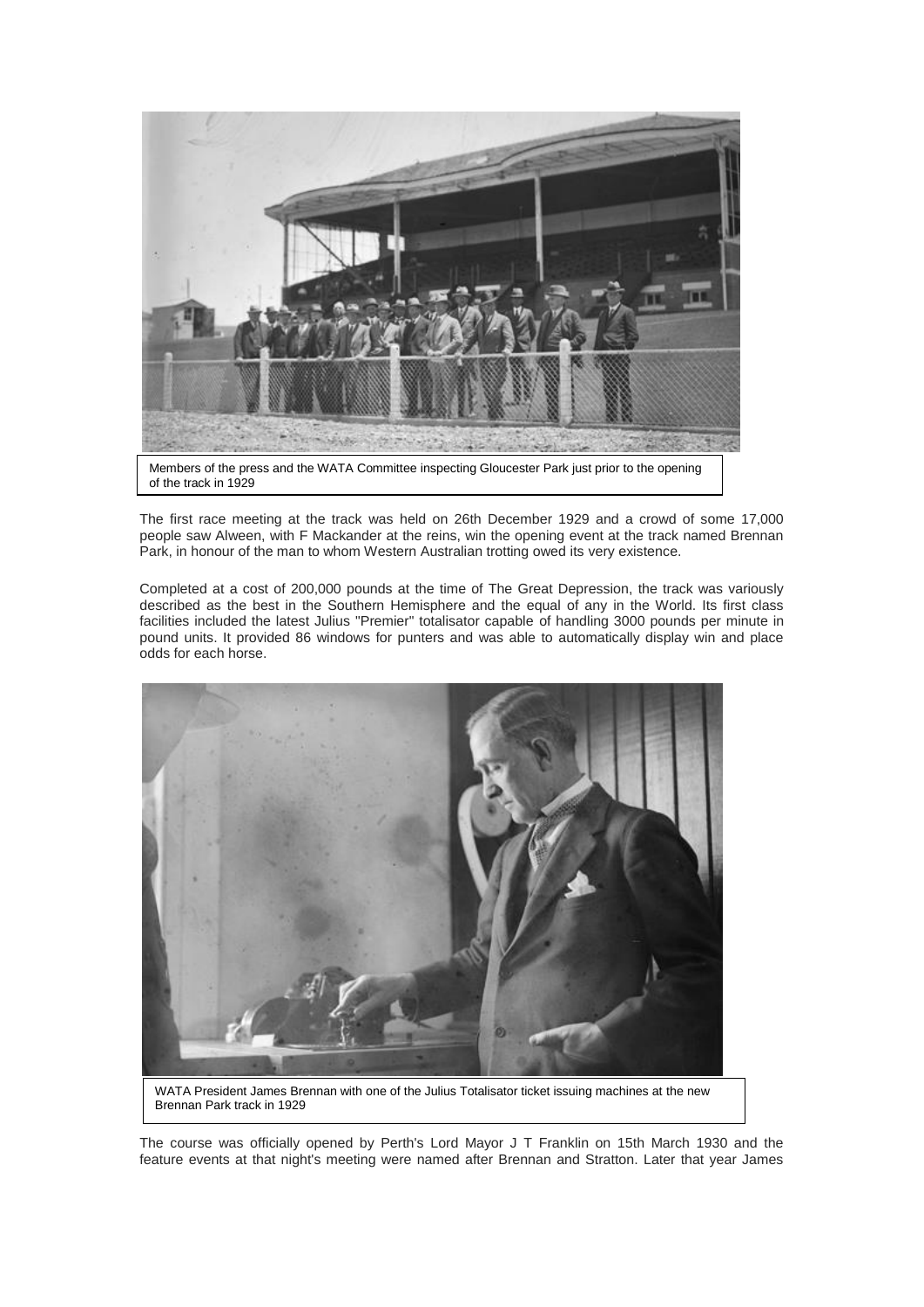Brennan resigned as a member of the WATA Committee and J P Stratton became President of the Association. It was a position which he would hold for 36 years until his death in 1966.

In 1934, at a time when James Brennan was suffering financial difficulties and had health issues, the WATA Committee made a controversial decision to drop the name Brennan Park and the track was known simply as The Perth Course.

When the Duke Of Gloucester attended a race-meeting at the track in October 1934, on his way to Melbourne to open the Shrine of Remembrance, it still had now name and public anger over the dropping of the name Brennan still bubbled in the local press.

In November 1935 the track was named Gloucester Park to mark the wedding of the Duke Of Gloucester and the debate still raged about the change from the original name. The Duke of Gloucester was to later become Governor General of Australia from 1945 until 1947.

In September 1923, at a Conference of trotting officials, James Brennan had presented the concept of an annual championship to be rotated among the Australian States, New Zealand and the United States of America. He received a lukewarm response from the other delegates, however Brennan was able to convince his fellow WATA committeemen to go it alone.

In 1925 and 1926 the WATA conducted the Australasian Trotting Championship at its WACA Ground track. New Zealand was represented by Great Hope and Taraire in 1925 and both horses came to Perth with earnings in excess of 5,000 pounds. Great Hope won the championship from the Victorian stallion Vin Direct.

Taraire was left in Perth and won the 1926 Australasian Championship from the New Zealand champion Great Bingen. Great Bingen was part-owned by Roydon Lodge Stud founder John McKenzie.

Great Bingen returned to New Zealand in 1926 where he forged a successful career at stud. The roan Taraire stood at stud in the Great Southern region of Western Australia and his descendants include the 1983 WA Oaks winner Princess Lelaine.

Brennan's idea of an annual Championship attracting the best horses from both countries was ahead of its time however, and as finances were tight, the concept was dropped and all but forgotten until fellow Western Australian J P Stratton resurrected the idea at a meeting of trotting administrators in Sydney in 1935.



The first Inter Dominion Championship was allocated to Perth and was held at Gloucester Park on 8th, 12th, 15th and 19th February 1936. While the administrators of the time deserve plaudits for the Inter Dominion concept, they deserve censure for the points system they devised to determine the Grand Champion.

Realising the inadequacies of asking top horses to concede handicaps to other top horses in championclass races, they had devised a scheme whereby the placegetters in each heat and the final received 3, 2 or 1 point. In addition the three fastest horses in each heat received 3, 2 and 1 point. Logan Derby went through the Championship undefeated and earned a total of 18 points. The mare Evicus finished second in each of her four starts and earned 20 points to be declared Grand Champion.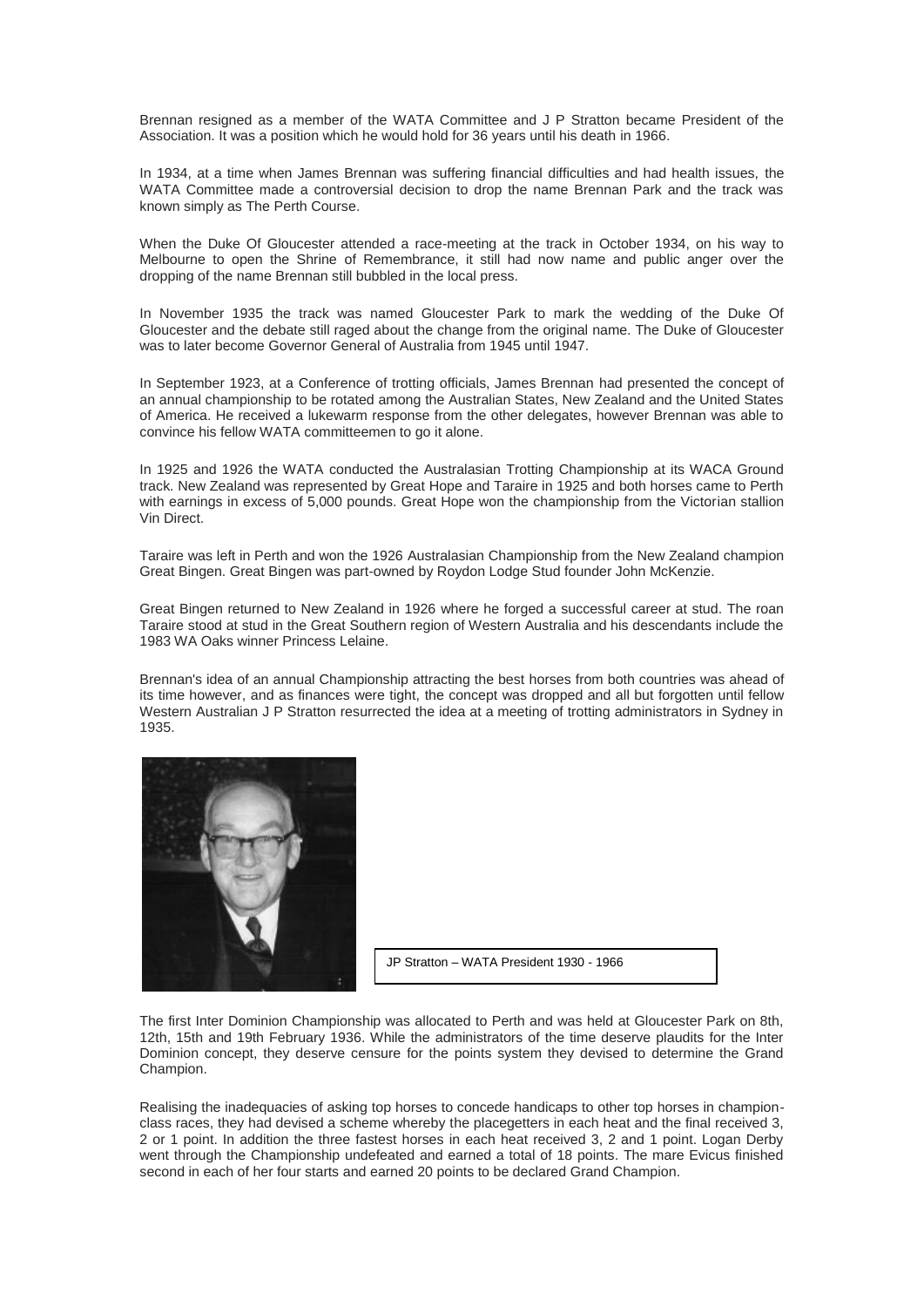In its first season of operation at Gloucester Park, the WATA held 52 meetings and paid 33,365 pounds in stakes. By 1940 the figures had increased to 53 meetings for 122,289 pounds in stakes as the Association continued its steady progress despite the interruption of World War II. In 2013 meetings at Gloucester Park distributed nearly \$13 million in stakes.

During World War II racing was held on Saturday afternoons and at times only held fortnightly, due to a sharing agreement over dates with the WA Turf Club which raced alternate Saturdays. Night racing was banned due to fear of air attack by the Japanese.

As early as 1919 a trotting club had been talked about in Fremantle but it wasn't until 1928 that it became a reality with the registration of the Fremantle Trotting Club and the running of the first racemeeting.

The Fremantle Club raced once a month which provided a break for maintenance of the track in Perth although they went into recess during WWII and racing in the port city didn't resume until 1949. Racing ceased permanently at Richmond Raceway in 1991 with the Fremantle club conducting their meetings at Gloucester Park.

The Fremantle Harness Racing Club and Western Australian Trotting Association merged in 2011 to form Gloucester Park Harness Racing.

Technological change in society has also been reflected in the many changes made at Gloucester Park over the years.

Photo finish facilities were introduced to Gloucester Park in August 1949, and used for the first time to decide the outcome of a race on 20th August 1949.

Fair Lily was declared the winner from Sheikson, Redfred and Mardon Girl. The first dead-heat declared after the introduction of a photo finish came about on 2nd September 1950, when the photo showed that Attaboy (Charlie Allen) and Step Lad (Fred Hough) could not be separated.

On 15th November 1930 Gloucester Park patrons witnessed the first triple dead-heat when the judge was unable to separate Ella Derby (Harry Moran), Red Derby (Stan Woodworth) and Nelson McCormack (Jim Morgan). It is pure conjecture whether the judge would have come up with the same result had there been photo finish facilities.

Currently Gloucester Park races feature a mix of standing and mobile starts. The rubber strand method of starting horses from a stand was brought to Western Australia in 1935 by a seventy year old Victorian called H Brenning. Previously races had been started by pistol shot.

Legend has it that the champion pacer of the thirties, Adonaldson, used to watch the starter's pistol and start on the appearance of smoke from the muzzle. This gave him a split-second advantage on those who waited for the sound of the pistol shot to carry. Adonaldson lost that advantage when the starter stood on his mechanical release after 1935.

A mobile barrier was used at Gloucester Park for the first time on 24th May 1958. The winner of the race was the notoriously unruly Edward Scott. The machine was consigned to the scrap-heap after a short period of use and was not re-introduced until January 1972 when Roscott won that year's Mount Eden Mile.

Television came to Perth in the late 1950's and on November 4, 1960 the 5000 pound Anniversary Cup was replayed to Perth television audiences on the ABC's Sports Cavalcade programme. The champion Sydney pacer Apmat, with legendary horseman Bert Alley at the reins, won the race from the locals Defiance and Kiwi Dillon.

A decade later, on February 28, 1970, the WATA held a seven race programme at Gloucester Park but only six were run in Perth. The seventh race was a live telecast of the Inter Dominion Final from Melbourne featuring the Western Australia's idol Dainty's Daughter.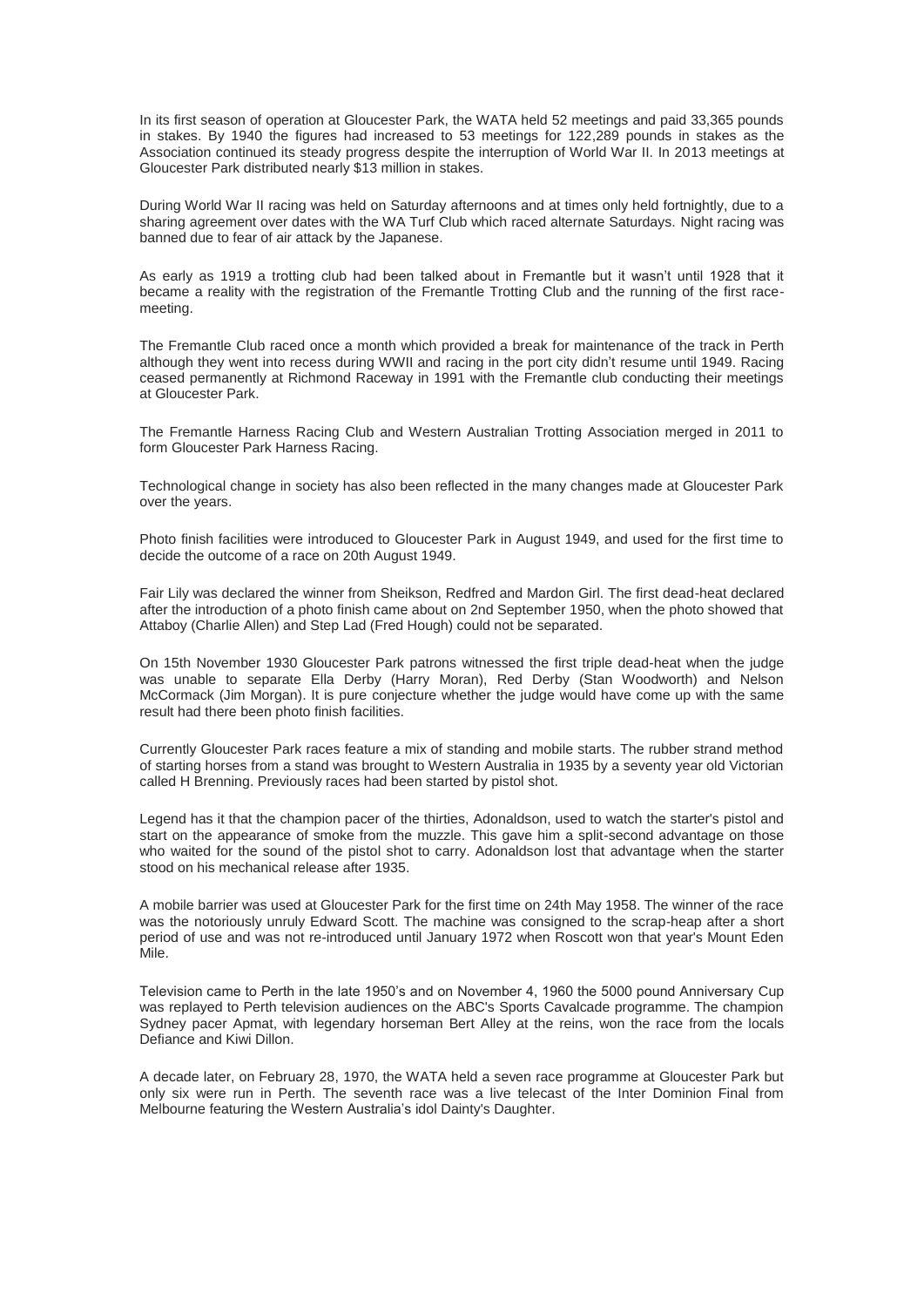

The champion mare Dainty's Daughter pictured at the stables of her trainer Bernie Cushing. She set two world records and her 33 wins at Gloucester Park is a record for a mare. She was inducted into The West Australian Racing Industry Hall of Fame in 2010.

Television came to the assistance of stewards on October 1, 1971 with the introduction of race patrol films. A little over a year later, on October 21, 1972, metric race distances were introduced to Gloucester Park. The WATA resisted the dropping of mile rates and for a period both mile rates and kilometre rates were used. When the Metric Conversion Board went into mothballs, so too did kilometre rates.

On May 3, 1985 the Gloucester Park track changed dramatically when the old circuit was torn up and a new 804.5 metre oval was put in its place. Not that the old track was slow. In fact on March 11, 1983 it had become the nation's first 1:55 track with the 1:54.9 time trial of the four-year-old stallion Classic Garry.

Classic Garry is just one of a host of outstanding champions who have raced at Gloucester Park and the list is not restricted to those who competed in Inter Dominions.

When trotting began in Perth in 1910 it didn't take long for the appearance of the first of a long line of champions and crowd favourites to emerge. Hector Mac was the first public idol. So much so that when he died in 1929 his bones were laid to rest under the winning post of the Gloucester Park track. In 1997 the ashes of the 1967 Inter Dominion champion Binshaw were also laid to rest under the Gloucester Park winning post.

Hector Mac raced at the WACA, as did other champions of that era including Kola Girl, Princess Wilkes, Cole Queen, Earl Derby, Great Bingen and Craboon. Kola Girl was the standout pacer of that era and her wins included a 25 yard thrashing of the 1918 WA Pacing Cup field and a win from a handicap of 95 yards in the 1921 Easter Cup which carried a stake of 500 sovereigns.

The first of the public idols at Gloucester Park was the black stallion Adonaldson who won the 1934 Gloucester Cup. By the sensational sire Alfred Donald, he was one of a number of outstanding racehorses produced by his dam which went by the simple title of Jill.

In 1937 Kolect wrote his name into the record books when he won the WA Cup from a backmark of 108 yards.

Kolect's dam Kola Girl was born in New Zealand in 1911 and began racing in Perth as a 4yo in 1915. She won 19 races in Perth and a number of others on Eastern States tracks where she beat the likes of Globe Derby.

Kola Girl was the first Western Australian horse to hold the Australian Mile Record (Mount Eden was the only other WA holder of the title) and she held it from 1923 to 1931. She held the Australian Mares Mile Record from 1923 to 1945.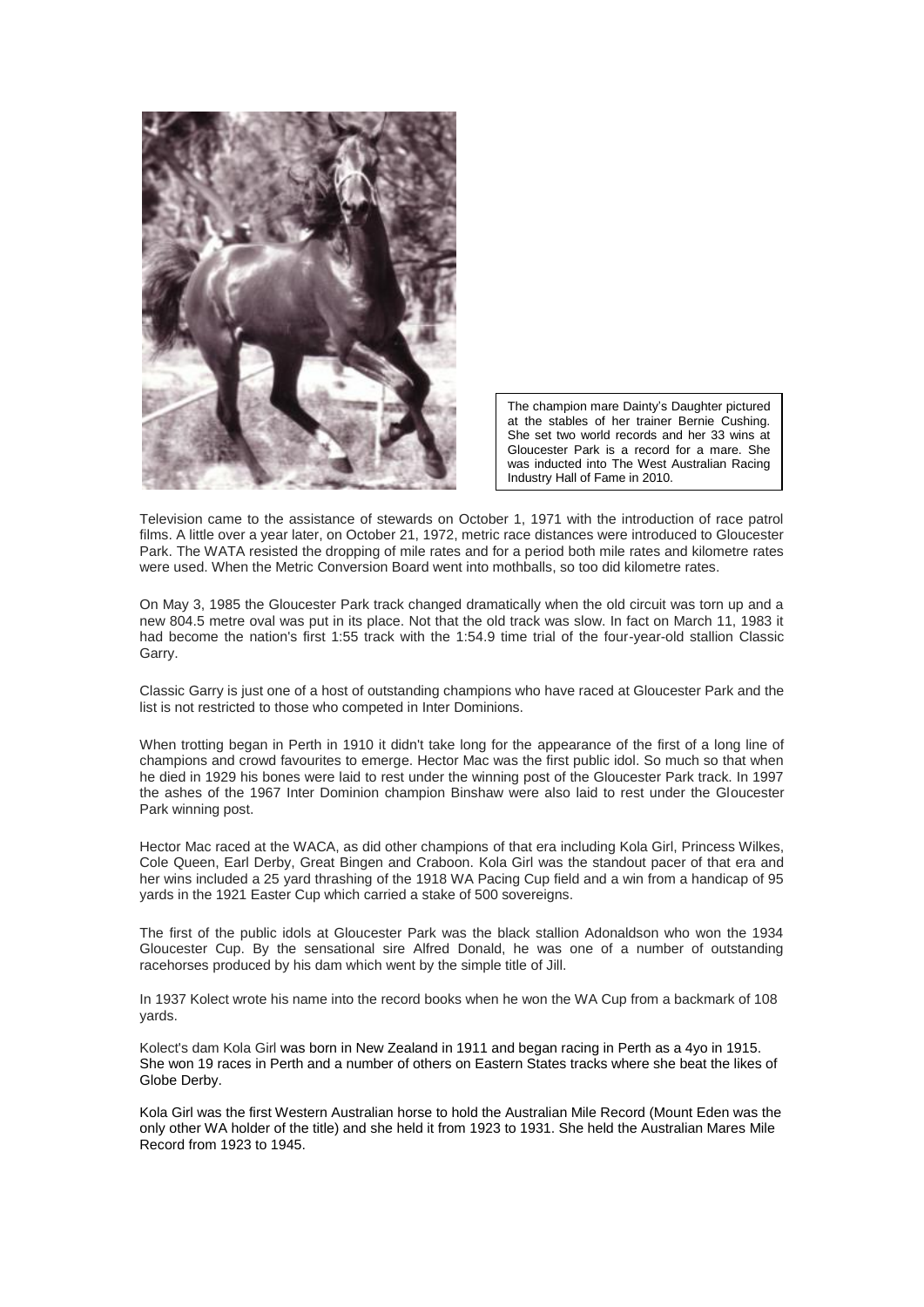Her 19 wins in Perth included a WA Pacing Cup and in 1925 as a 14yo she won two heats of the inaugural Australasian Championship (fore-runner of the Inter Dominion).



Kola Girl remains the only WA Pacing Cup winner to produce a WA Pacing Cup winner at stud. She is pictured here with her trainer/driver Tom Foy

Kolect's son Kolrock won the 1940 WA Cup from the champion mare Queen's Gift who reversed the result in 1941. Both horses were champions and crowd favourites at a time when war clouds preoccupied the minds of those who watched racing at the track.

Dark David, a black son of Storm Cloud, won the WA Cup in 1947. That year the stallion Don Sebastian was mated with a mare called Nellie's Vin. The resultant foal was the sensational Beau Don which won the WA Cup in 1952 and 1953 and established a trend for crowd popularity that was later matched by only the likes of Mount Eden, Pure Steel, Village Kid and Im Themightyquinn.

Such was the adulation afforded Beau Don that when he fell in a heat of the 1952 Inter Dominion, the crowd were close to rioting, based on the level of vitriol hurled at New South Wales reinsmen Perc Hall and Harry Mazoudier. The crowd thought that they had been at fault in causing the fall.



Beau Don was trained and driven by Bill Foy and after winning the WA Derby as a 3yo he became the first horse to win two WA Pacing Cups and the bulk of his 35 wins came from massive handicap marks and endeared him to fans at Gloucester Park

A champion in every sense of the word, Frosty Nelson won a string of races at Gloucester Park in the 1950's he never got under the skin of the fans in the way that Beau Don did. Frosty Nelson retired to stud with a remarkable 52 wins from 104 starts.

In the 1960's crowds thrilled to the clashes between Radiant Oro, Dainty's Daughter, Binshaw, Blue Pennant and Renaud. Never in 100 years of trotting in this State has there been a depth of fast class talent to match that of the years 1967 - 1970. The track's first 2:00 mile was recorded in this period along with a number of World Records.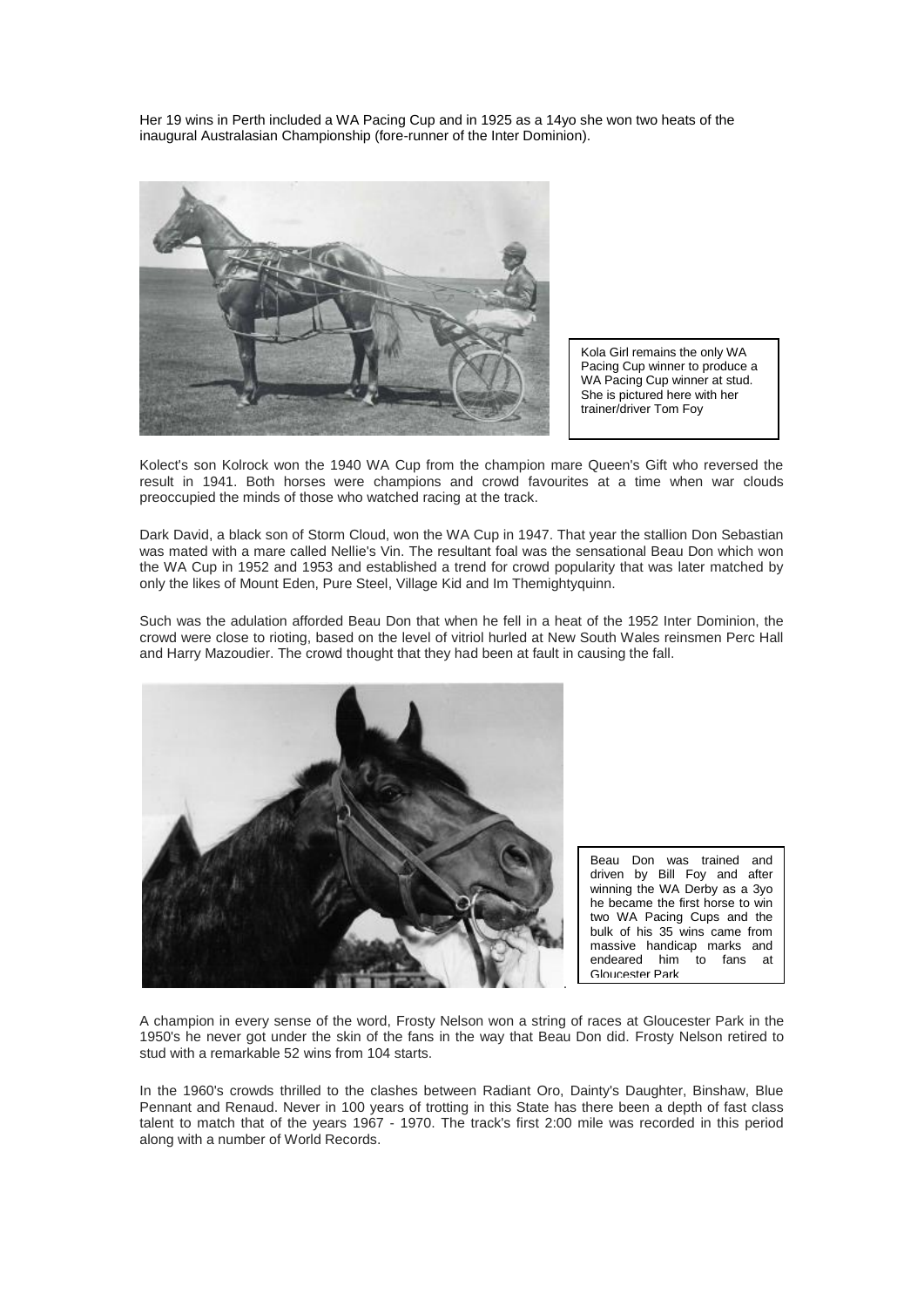To that pool of fast-class talent was added the sensational speed machine Mount Eden. A horse that was years ahead of his time, Mount Eden remains the fastest horse seen in Australia. The times that he recorded in 1971 gave him the status of the best pacer in the World and crowds flocked to see him.



Prior to his leaving Perth for the 1971 Miracle Mile, 5000 attended his trial at Gloucester Park. There will never be another to grab the imagination of people quite like Mount Eden.

In 1975 the WA Derby was won by a nuggetty colt whose name was probably the most fitting ever given to a champion horse.

Pure Steel was exactly that and he forged a reputation as the toughest stayer seen in Australia. His four successive WA Pacing Cups is legendary, although he was never able to win an Inter Dominion Championship. He was twice placed in the final of the Inter Dominion and ranks as the greatest horse never to win the event.



Pure Steel parades before his legion of fans at Gloucester Park

The Gloucester Park track witnessed a host of champion local horses in the 1980's and 1990's, including the likes of Satinover, San Simeon, Preux Chevalier, Black Irish and Jack Morris to name but a few.

One horse has stood out however. Village Kid won four WA Cups to go with nine other Group One wins on his way to Australian Record earnings of \$2,117,870. He ranked as the World's Richest Pacing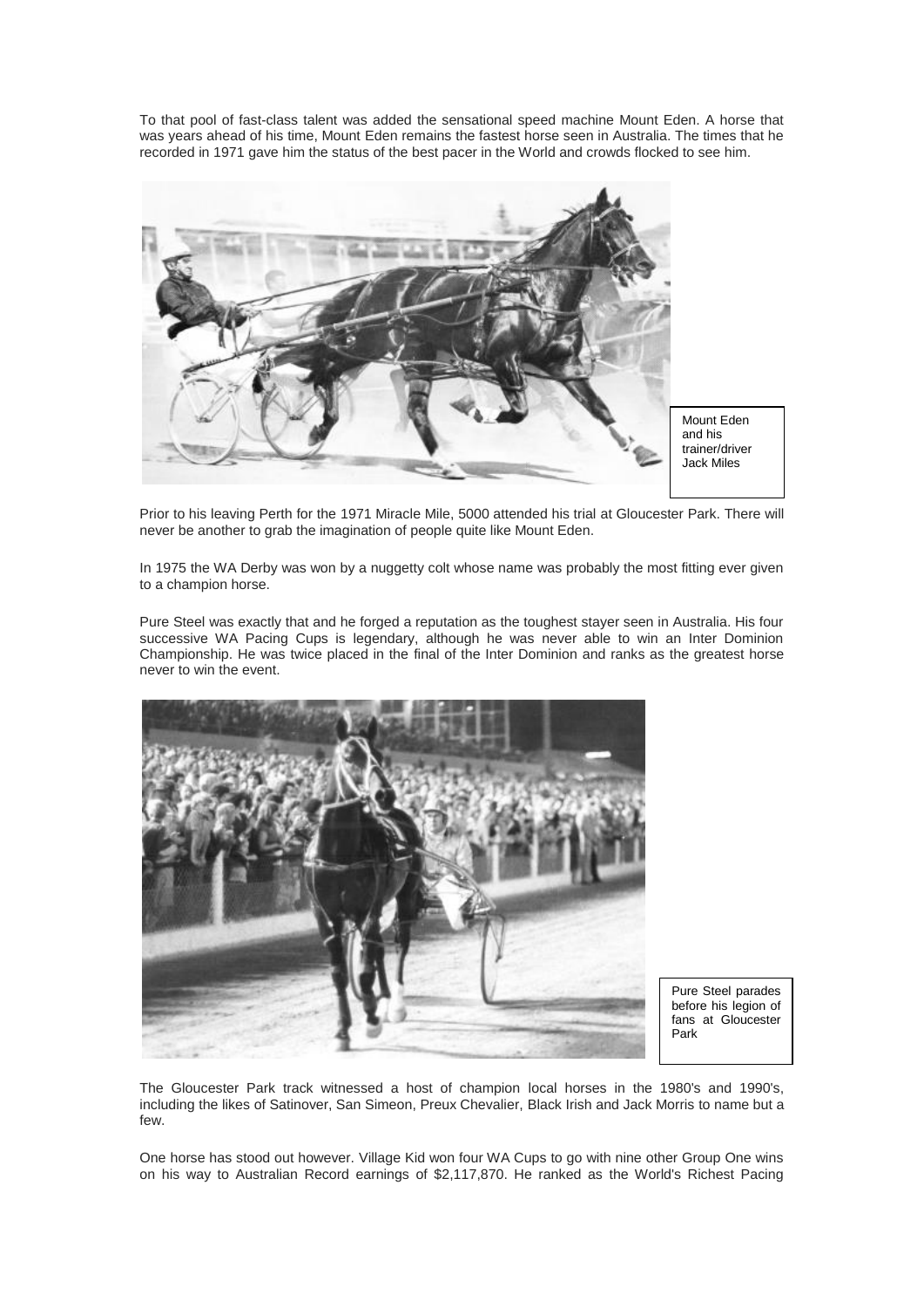Gelding and, at the age of 13, he set a World Record for a horse of his age when he time trialled in 1:55.1.



Village Kid attracted fans to the track like no other horse since the great Mount Eden.

The longevity of his race track career contributed to this, as did his period of dominance of Australian harness racing, his racing for the children from the Make A Wish Foundation and the special affinity between the horse and his trainer Bill Horn.

The 1981 Australian Harness Horse of the Year San Simeon still holds the Australian Record for any breed of race-horse for consecutive wins after winning his first 29 race starts as a 2yo, 3yo and 4yo.

San Simeon retired to stud with a career record of 33 wins and four places in his 42 starts and his wins included the 1981 Inter Dominion final in Hobart, a WA Pacing Cup, Australian Derby and WA Derby.

Trained and driven by Lou Austin, San Simeon was voted Australian 2yo Pacer of the Year in 1979 and followed that up a year later with the Australian 3yo Pacer of the Year title ahead of the likes of Popular Alm and Gammalite.



Trainer/driver Lou Austin with the legendary San Simeon whose 29 consecutive wins from debut has never been surpassed by any other Australian horse of any breed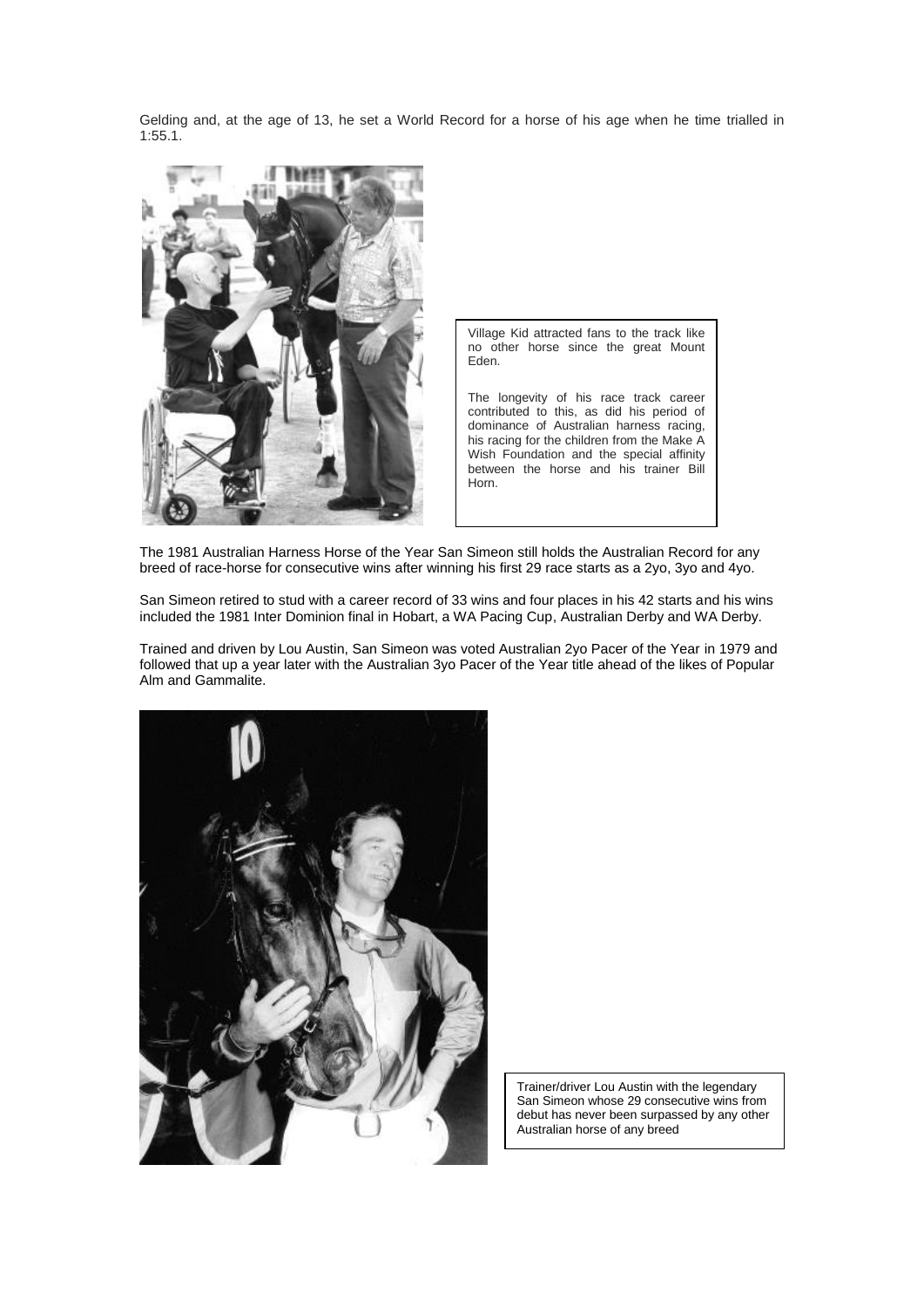Binshaw earned a special place in WA Harness Racing as the first WA Bred winner of the Inter Dominion when he won in 1967 at Gloucester Park.

Despite an injury interrupted career he won 24 races in Perth including an Easter Cup and a Fremantle Members Sprint at his last start as a 14yo.

Binshaw died in 1996 at the age of 35 and his remains are placed at the Gloucester Park winning post.



Binshaw and trainer/driver Phil Coulson after the 1967 Inter Dominion final win at Gloucester Park

Preux Chevalier's star burned bright for an 18 month period in the mid-eighties as he and his trainer/driver Barry Perkins dominated Australian racing winning at Group One level in Queensland, New South Wales, Victoria, Western Australia and New Zealand and was declared Australian Harness Horse of the Year in 1985.

Preux Chevalier won an Inter Dominion in Melbourne, a WA Pacing Cup in Perth and a New Zealand Free-For-All in Christchurch and his clashes with the rising star Village Kid drew crowds across the country.



The 1985 Australian Harness Horse of the Year Preux Chevalier

Since Alfred Fox and Henry Hummerston shared the first Perth Drivers Premiership and the first Perth Trainers Premiership harness racing in Perth in 1910/11 this city has seen an array of talented horsemen the equal of any in the world.

Not only did the Gloucester Park track open for business in 1929 but that year saw the arrival in Perth from South Australia of the Kersley family.

Patriarch F J "Pop" Kersley moved his family west per medium of a car trip across the Nullarbor Plain. His sons Frank, Fred, Keith and Ron all became successful trainers and drivers in Perth.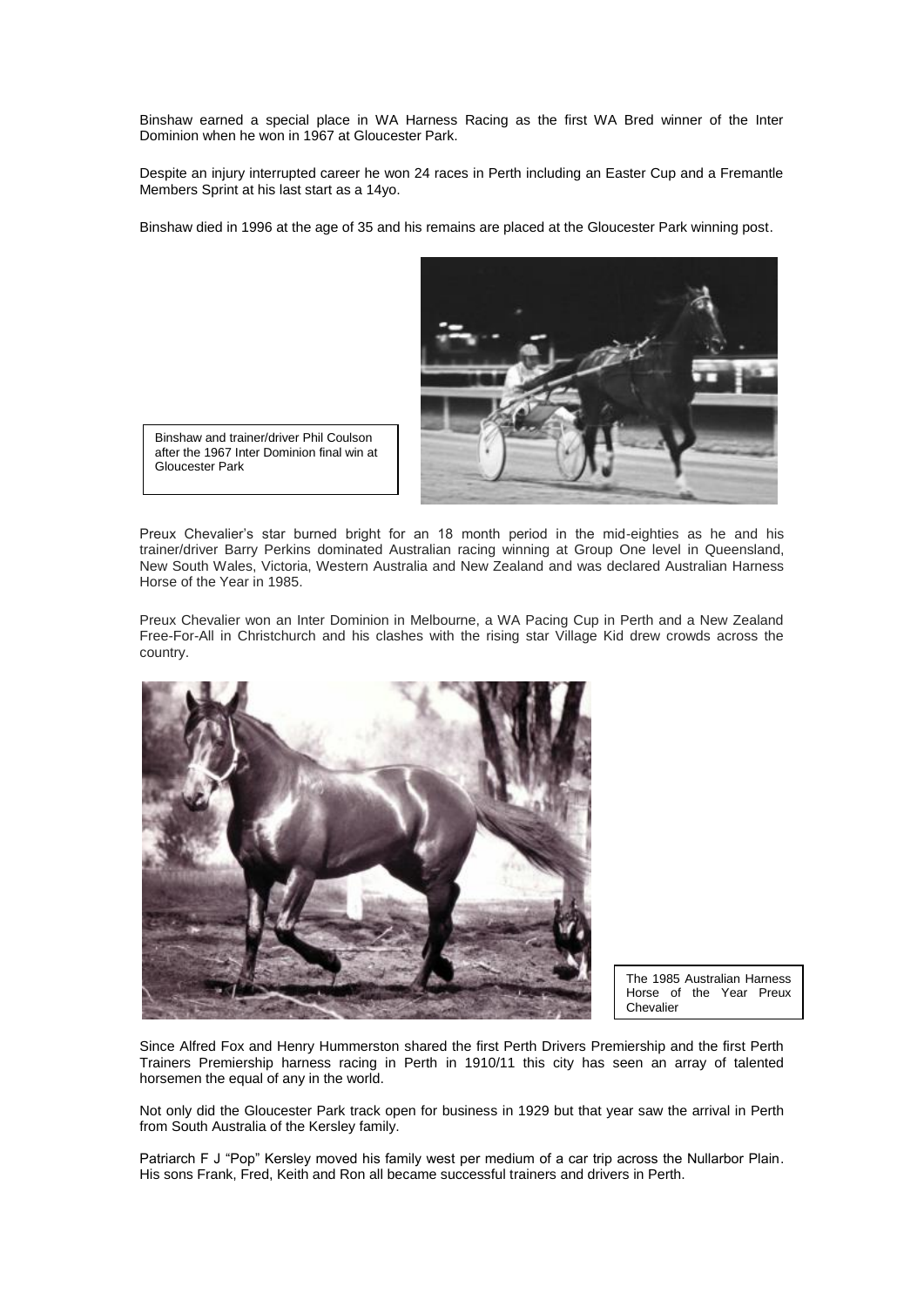Frank Kersley won seven Perth Trainers Premierships and 11 Perth Drivers Premierships and he was regarded by his peers across the country as the finest driver in Australia. He was an inaugural inductee into The West Australian Racing Industry Hall of Fame in 2007.

Frank Kersley's achievements as a trainer and a driver were recognised in the best possible way on 2nd September 1987, when he was inducted into the Western Australian Institute's Hall of Champions.

The Hall of Champions numbered just 36 elite sportsmen and women at that time, after it was inaugurated in 1985, and with his nephew Fred R Kersley and Jim Schrader he shares the honour of the only harness racing identities to have been accorded the ultimate sporting honour in Western Australia.



Tennessee Sky's victory in the 1954 Adelaide Inter Dominion, with its masterly display of reinsmanship, set the seal on Frank Kersley's national reputation as a driver.

From that point the press referred to him as Australia's best reinsman.

Frank Kersley's brother Fred established himself as one of the State's outstanding horsemen winning the Perth trainers title four times and the Drivers Premiership four times.

He won the WA Derby a record six times, the WA Easter Cup on four occasions and heats of Inter Dominions behind Kellett and Magic Flute.

He finished his driving career with a win behind James Eden in the 1972 WA Pacing Cup.



In 1954 Fred Kersley was introduced to a youthful Queen Elizabeth when he<br>won the 1954 Queen  $won$  the Elizabeth Stakes at Gloucester Park before a crowd in excess of 45,000.

On 9th October 1972 Fred Kersley came close to meeting the Queen's sister when he finished second on Stitchintime to Bangalore in the Princess Margaret Cup.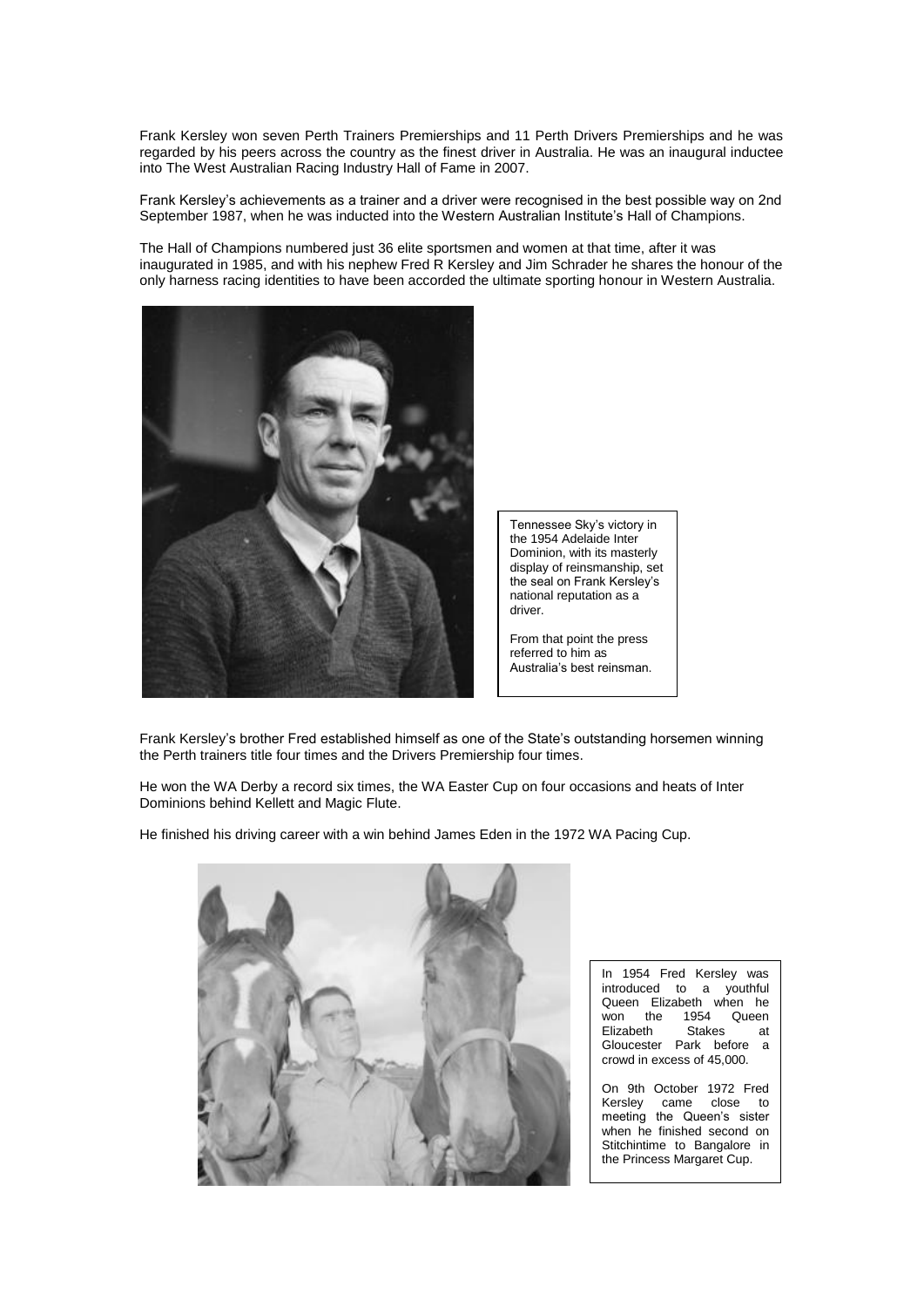Fred Kersley's son Fred R Kersley was born in 1939 and has won more Perth Driver's Premierships (17) than any other driver in the 97 year history of harness racing in Perth. His uncle Frank Kersley previously held the record with 11 Perth Premierships.

In addition Fred has topped the Perth Trainer's Premiership on 14 occasions.

Fred was the first Australian Driver to drive 100 Metropolitan Winners in a season (113 in 1984/85). Like his uncle Frank, Fred R Kersley was an inaugural inductee into The West Australian Racing Industry Hall of Fame in 2007 and like his uncle he too is a member of the WAIS Hall of Champions.

Fred R Kersley has been in the Top 10 Australian Drivers (wins) on 12 occasions and became one of only four Western Australians to win this title when he tied with Gavin Lang in 1986/87 with 131 winners.

Fred was leading driver in Australia (points) in 1983, 1985, 1986 and 1988.

He drove five winners at a Metropolitan meeting in Perth on four occasions and topped the 100 winners in a season mark on five occasions.

Fred represented Australia in the 1991 World Driver's Championship and finished a close second to New Zealand's Maurice McKendry in the battle for recognition as the World's Best Reinsman.

Fred's achievements in harness racing were recognised nationally in 1993 when the Australian Harness Racing Council awarded him their Distinguished National Service Award.



In 1968 Jim Schrader was the nation's leading driver with 99 winners to narrowly miss becoming the first Australian driver to drive a century of winners in a season (that honour went to Vic Frost who drove 106 winners in 1970).

In 1969 he was again the leading driver in Australia with 93 winners and in 1979 became the first Western Australian based driver to drive 100 winners in a season when he drove 103 winners to finish 4th nationally to Ted Demmler (115).

Jim remains the only Western Australian reinsman to top the national list on more than one occasion and he finished in the top ten drivers nationally on six occasions.

On 9th November 1968 Jim won with his only five drives on a seven event programme at Gloucester Park to become the first Western Australian and only second Australian to drive five winners at a metropolitan meeting.

After commencing in the stables of his father Harry, Jim spent time with Frank Kersley as a stable-hand in company with Kevin Newman, Alan Woodworth and Bernie Cushing. When Kersley retired in 1954 to become a steward, Cushing set up his own stables and was joined by Schrader and Newman.

When it came to getting a horse across the line in a tight finish there was none better than Jim Schrader at cajoling, lifting or kidding a horse to the finish. He was an inaugural inductee into The West Australian Racing Industry Hall of Fame in 2007.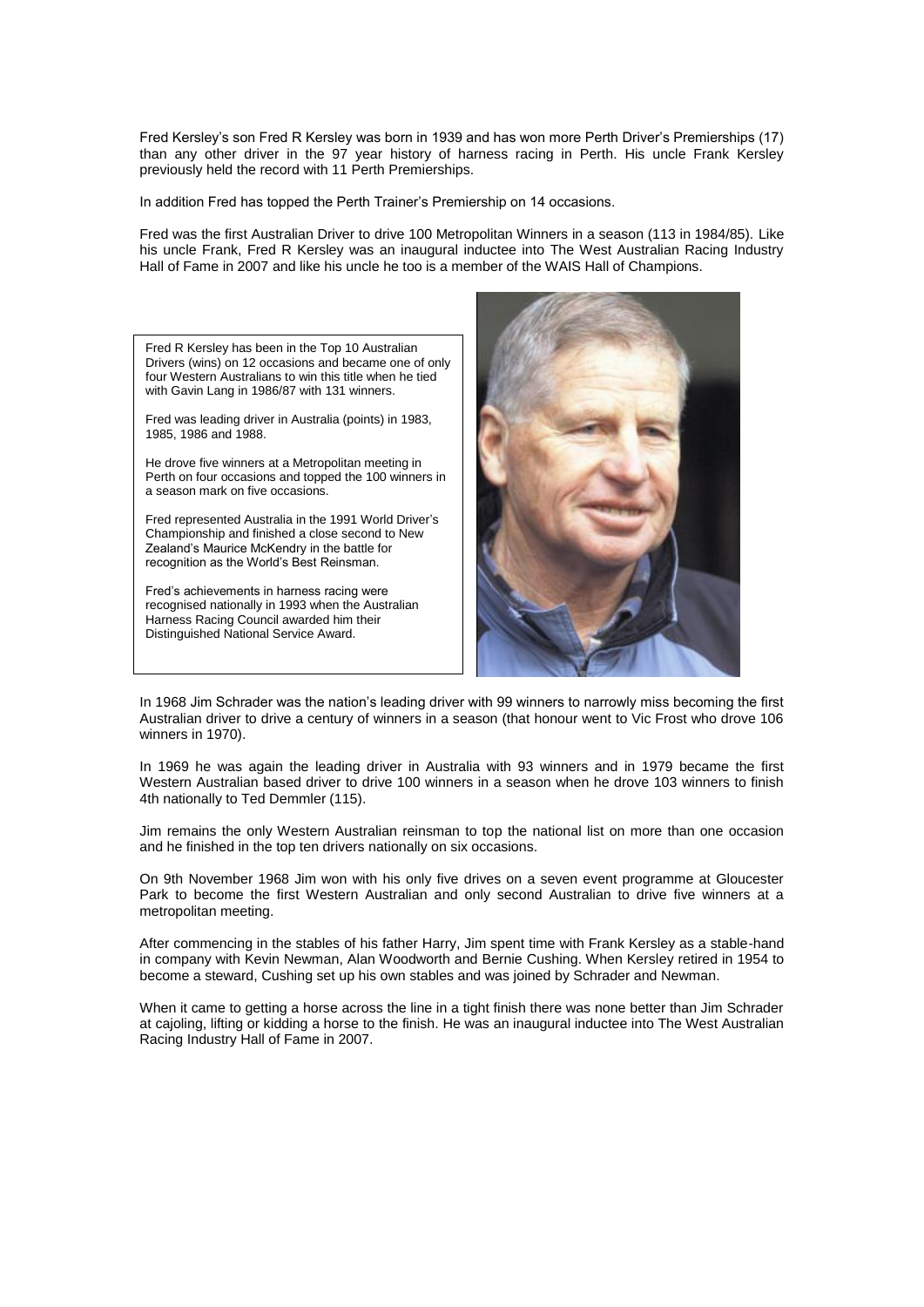

Jim Schrader built a special sulky that was about two inches narrower than the normal cart used in Perth so that he could take a narrower opening than his rivals.

He also experimented with different wheel bearings in an endeavour to reduce the resistance factor.

His desperation to win often saw him carpeted by stewards and he drove in very few Pacing Cups as he was invariably suspended at the time of the State's biggest race.

Phil Coulson went through the Perth Reinsman's School under the tutelage of Frank Kersley and drove his first Perth winner at Richmond Raceway with Tiny Tax on 30th June 1951 as an 18 year old.

It was the first of 810 Perth winners and when Coulson retired from race driving in 1999 only Fred R Kersley, Chris Lewis and Trevor Warwick had won more races in Perth.

Coulson topped the Perth Driver's Premiership five times and won the trainer's title on six occasions. Only Fred R Kersley (11 titles) and Frank Kersley (7 titles) have won the Perth Trainer's Premiership more often than Phil Coulson.

No other trainer/reinsman has yet approached Coulson's record in the WA Pacing Cup where he has trained a total of five winners in Hy Craft (1964), Lord Mina (1965), Color Glo (1966) and Pure Steel (1977 & 1978).

In addition he drove seven winners in Lord Mina (1965), Color Glo (1966), Pure Steel (1977, 1978 & 1979), Gammalite (1982) and Village Kid (1985).

He was an inaugural inductee into The West Australian Racing Industry Hall Of Fame in 2007.



Cliff Clarke was born in Devonshire, England in 1894 and after a period working in the WA pearling industry he became involved in harness racing in the latter half of 1923.

His impact as a trainer/driver was immediate as he topped both the Perth Reinsman's Premiership and Perth Trainer's Premiership in his first season.

He headed the 1923/24 Driver's List with 18 winners 11 seconds and 10 thirds to finish three winners clear of Harry Moran and Charlie Thomas. Clarke also topped the Perth Trainers List with 18 winners five clear of Moran.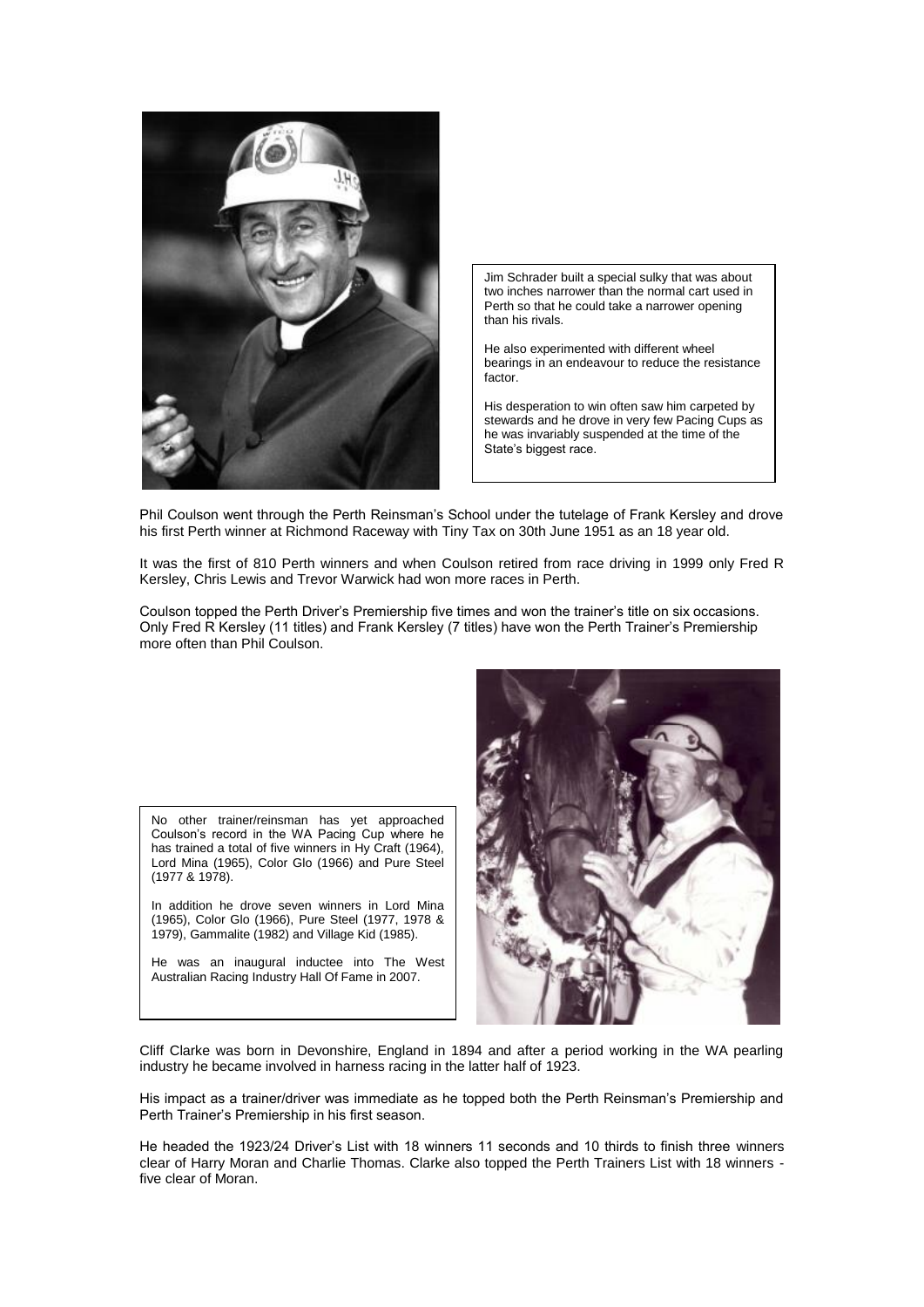No other driver in the 83 subsequent seasons has headed the Perth Premierships in their first season as a trainer/driver.



Cliff Clarke headed the Perth Drivers List on four occasions in 1923/24, 1926/27, 1931/32 and 1940/41 on his way to a tally of 341 Perth wins as a driver. That total still ranks Clarke in the Top 20 drivers of all-time in Perth.

As a trainer Cliff Clarke had no peer as he headed the Perth Trainers List six times between 1923/24 and 1951/52. Only Fred R Kersley (14) and Frank Kersley (7) have won more Perth Trainers Premierships than Clarke.

He was inducted into The West Australian Racing Industry Hall Of Fame in 2010.

Chris Lewis is the most successful driver in the history of Western Australian harness racing having driven more than 4500 winners.

Born in Adelaide, Lewis became the youngest driver of an Inter Dominion winner when he was successful in his then home-town of Adelaide in the 1976 final behind Carclew which was trained by his father Allen. Carclew upset a massive betting plunge on the WA trained Pure Steel, which finished second.

Impressed with the state of harness racing in Western Australia, after competing in the inaugural Australian Young Drivers Championship in June 1976, the Lewis family moved to Perth in 1979.

Lewis won a second Inter Dominion in 1986 in Brisbane with the legendary Western Australian pacer Village Kid and he is the only Western Australian driver to have won the pinnacle race in Australian harness racing twice.



Chris Lewis has driven more than 2300 winners in Perth and more than 2200 at other tracks across Australia.

In 1995 he drove three winners at Menangle (NSW) at the final meeting of the season to win Australian Drivers Premiership with a then Australian Record of 211 winners.

He was inducted into The West Australian Racing Industry Hall Of Fame in 2010.

Bill Johnson won the Perth Trainers Premiership on five occasions between 1950 and 1963 and trained 474 winners in Perth and in excess of 700 state-wide. He was also runner-up on the Trainers Premiership on six occasions.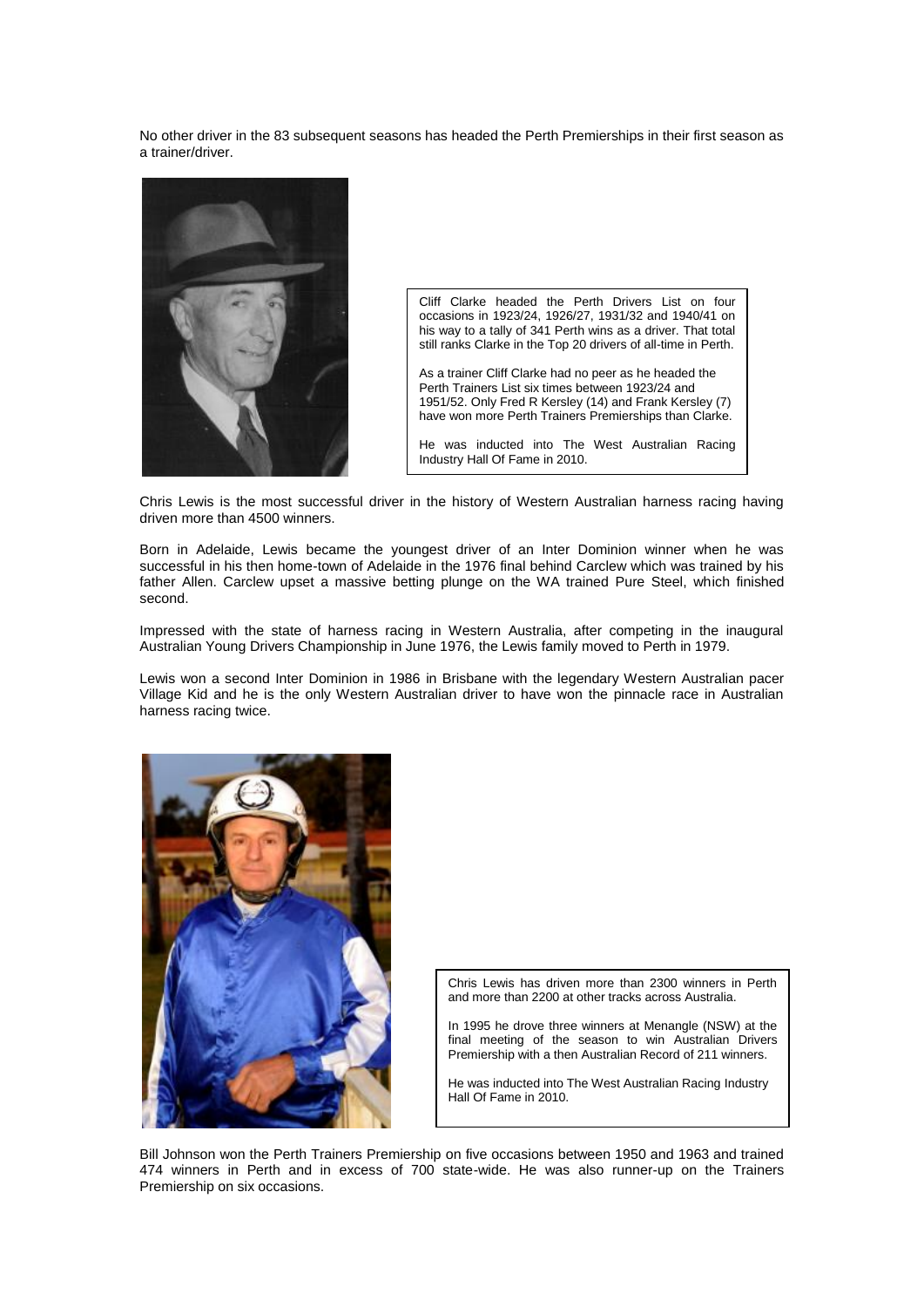In three of those premierships Bill's son Max headed the Perth Reinsman's Premiership to create a family double.

Bill Johnson controlled the State's biggest stable between 1950 and 1965 and at a time when most of the leading trainers had between 12 and 15 horses in work, Bill Johnson's stable was closer to 35 and the horses were worked by Bill and his sons Max and Bob.

Bill trained a WA Pacing Cup winner with Royal Shadow which took out the 1951 Cup after having finished a well-beaten second to the New Zealand champion Single Direct the previous year when the race carried a stake of 5000 pounds to celebrate the jubilee of Federation.

He trained a second WA Pacing Cup winner in 1963 when ace Victorian reinsman piloted the Victorian owned Heroic Action to victory over Sparkling Pilade and King Capri.

Bill Johnson was inducted into The West Australian Racing Industry Hall of Fame in 2010.



Commencing with Perth in 1957 Pop Johnson started horses at seven consecutive Inter Dominion Championships including Adelaide in 1958, Melbourne 1959, Sydney 1960, Christchurch 1961, Perth 1962 and Adelaide 1963.

His stable star Kiwi Dillon qualified for four Inter Dominion finals (1958,1960, 1962 and 1963) and may well have equalled the five finals record of Caduceus had the gelding handled the travel to Christchurch in 1961.

Even more remarkable is the primitive travel arrangements for Inter Dominion horses at the time whereby a combination of air, sea, road and rail was the norm to get from State to State and New Zealand.

Bill Johnson's contribution to the Inter Dominion was recognised nationally in 2010 with an Inter Dominion Distinguished Service Award issued by Harness Racing Australia

Max Johnson joined his father Bill as a Hall Of Fame inductee on the back of four Perth Drivers Premierships in the fifties and his win in the 1951/52 season came before he reached his  $22<sup>nd</sup>$  birthday. Max Johnson remains the youngest driver to win the Perth Premiership.

As the stable driver for his father Bill, the pair helped establish the Inter Dominion as the pacing championship of Australia by travelling the length and breadth of the country to compete each year.

While the bulk of Max's successes came in the fifties and sixties he burst back into the spotlight in the seventies as the driver of champion Satinover when the pair combined to win 19 successive races including the 1979 Australian Pacing Championship.



Max Johnson (left) with fellow young reinsman Phil Coulson. Both horsemen went on to be inducted into the WA Racing Industry Hall of Fame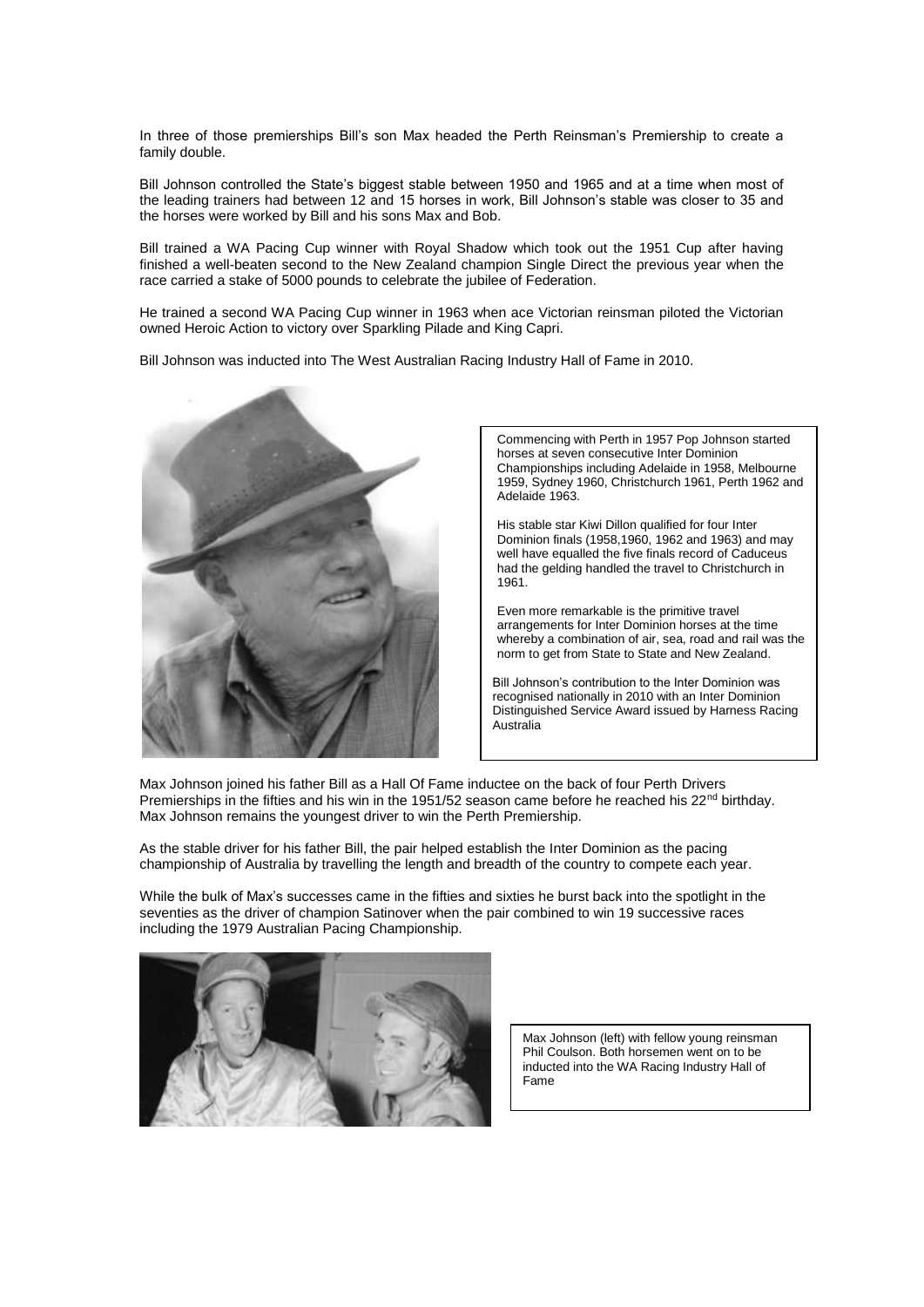Gary Hal Snr has trained more than 2237 winners with more than 1580 of that total in Perth resulting in him heading the Perth Trainers Premiership on eight occasions. Only fellow Hall of Fame inductees Frank Kersley and Cliff Clarke have won more Perth premierships.

Gary is the most successful Western Australian trainer in the history of the Inter Dominion having won the race on three occasions with Im Themightyquinn.

He is also the most successful trainer in more than 101 editions of the WA Pacing Cup having trained the winner of the State's biggest trotting race on eight occasions.



Gary Hall with his champion triple Inter Dominion winner Im Themightyquinn shares a laugh with fellow Racing Industry Hall of Fame inductee Fred Kersley

Alan Woodworth was regarded as one of the all-time great judges of pace and most skilful drivers ever seen in Perth and his 907 winners as a driver with 561 in Perth is testament to that.

He won the Perth Driver's Premiership three times and while his reputation lay as a driver he also trained 304 winners with 172 of that tally coming in Perth.

His win with Bintravis in the 1949 WA Pacing at the age of 20 years 296 days gave him the honour of the youngest driver to win the State's premier race and he held that honour until 2002.



Apart from the WA Cup, Woodworth's biggest successes came in the £5000 South Australian Jubilee Cup with Bintravis, a couple of WA Derbies with Marine Dealer and Bin Oro and a trio of Fremantle Cups with Silver Mari, Flashing Ardri and Sign Again. Bin Oro also won two heats of the 1964 Adelaide Inter Dominion.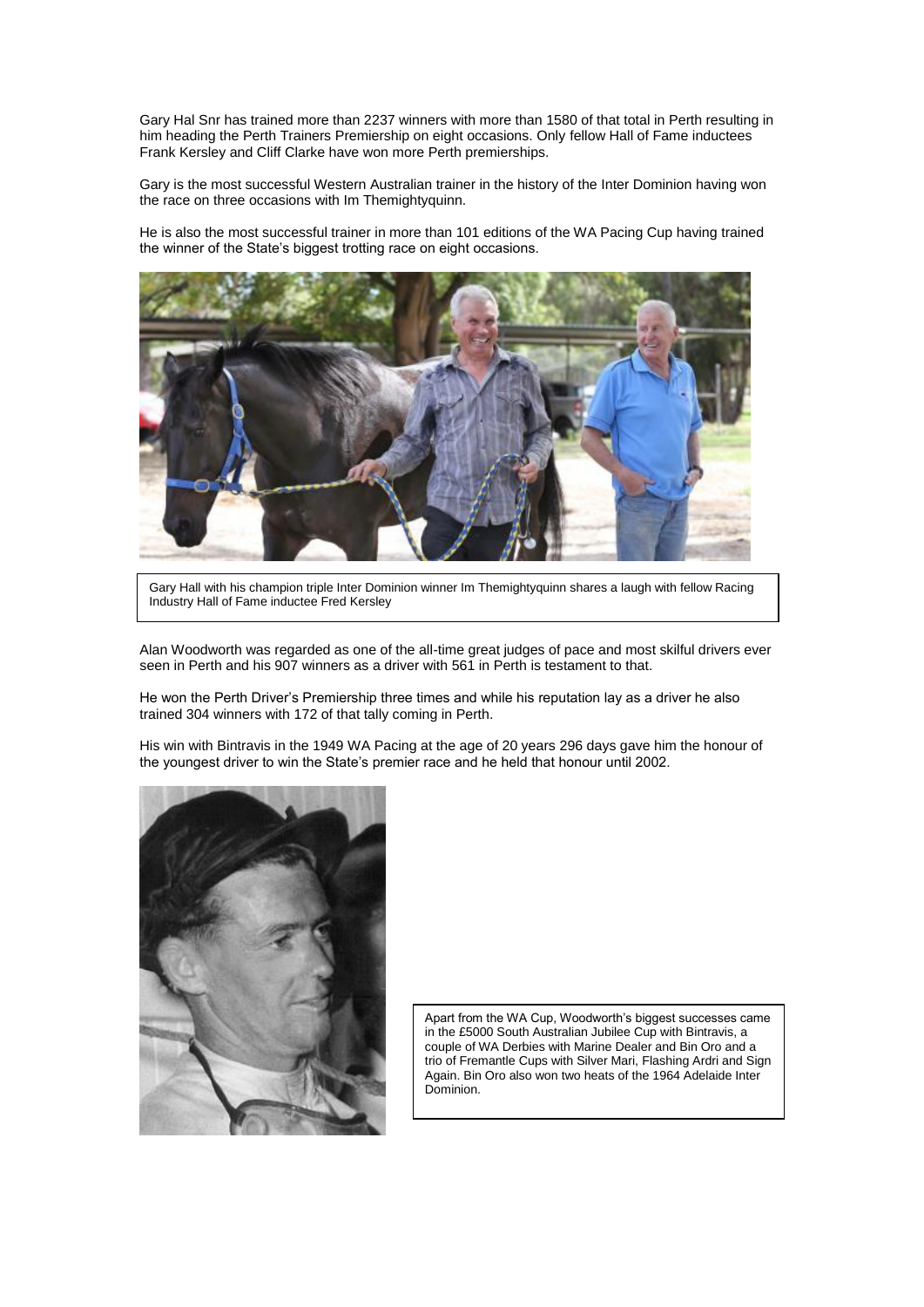As a highly popular Mayor of Bunbury Ern Manea's views on politics and planning were frequently sought by various Premiers and Ministers of the State Government, including on the many issues that affected his beloved sport of harness racing.

Between 1979 and 1987 Dr Manea was President of the WATA which later led to Presidency of the Australian Harness Racing Council (1984-2000) and the Inter Dominion Harness Racing Council (1987- 2000).

He served a term as President of the International Trotting Association (1991-1993) and was made a Life Member of that body in 1997.

In 1992 the AHRC acknowledged Dr Manea with its Stratton Award for his contribution on a national and international level.

In 2000, on completion of his Presidency the IDHRC awarded him its Gold Medal, and renamed the award the "Ern Manea Inter Dominion Gold Medal".



One of the many tributes at the time of Dr Manea's retirement from harness racing administration came from The US Trotting Association:

"Dr Manea has not only been a leader in Australia, but is equally respected and recognised on a world-wide level. Ern Manea IS harness racing around the world."

While renowned as a brilliant orator, Ern Manea's great ability was to foster progress and development, in an era of great technological change, culminating in major advances and a more truly national philosophy.

His contribution to the community and local Government was recognized in 1985 when he was appointed a Member of the Order of Australia (AM) and made an Officer of the Order of Australia (AO) in 1998.

Dr Manea died in October 2013.

Ken Casellas has been an active member of the Western Australian trotting media for nigh on 60 years having begun as trotting correspondent for The West Australian in 1955.

It was in the late 1950s that Casellas broadened his involvement in the sport and began broadcasting, calling one or two races on the seven-event programs at Gloucester Park for radio station 6KY.

He covered Inter Dominion Championships in Perth (1957), Adelaide (1958) and Melbourne (1959) before leaving Perth to work overseas for two years, covering a variety of sports, including thoroughbred racing in England, athletics, swimming, boxing, cricket and tennis.

Late in 1960 Casellas resumed as The West Australian's chief harness racing writer and for several years during this era, had his own 15-minute segment on Channel Seven's World of Sport program on Sundays, 'Spotlight On Trotting'.

He was the WA correspondent for the national monthly publication Australasian Harness Horse from its inception in 1972 until the pressure of covering international cricket forced his retirement from that role in 1983.

For several years in the 1970s Casellas was the editor and sole author of the WATA's monthly publication, The Pacer. In 1982, fresh ground was broken when Casellas was used to do on-track interviews at Gloucester Park.